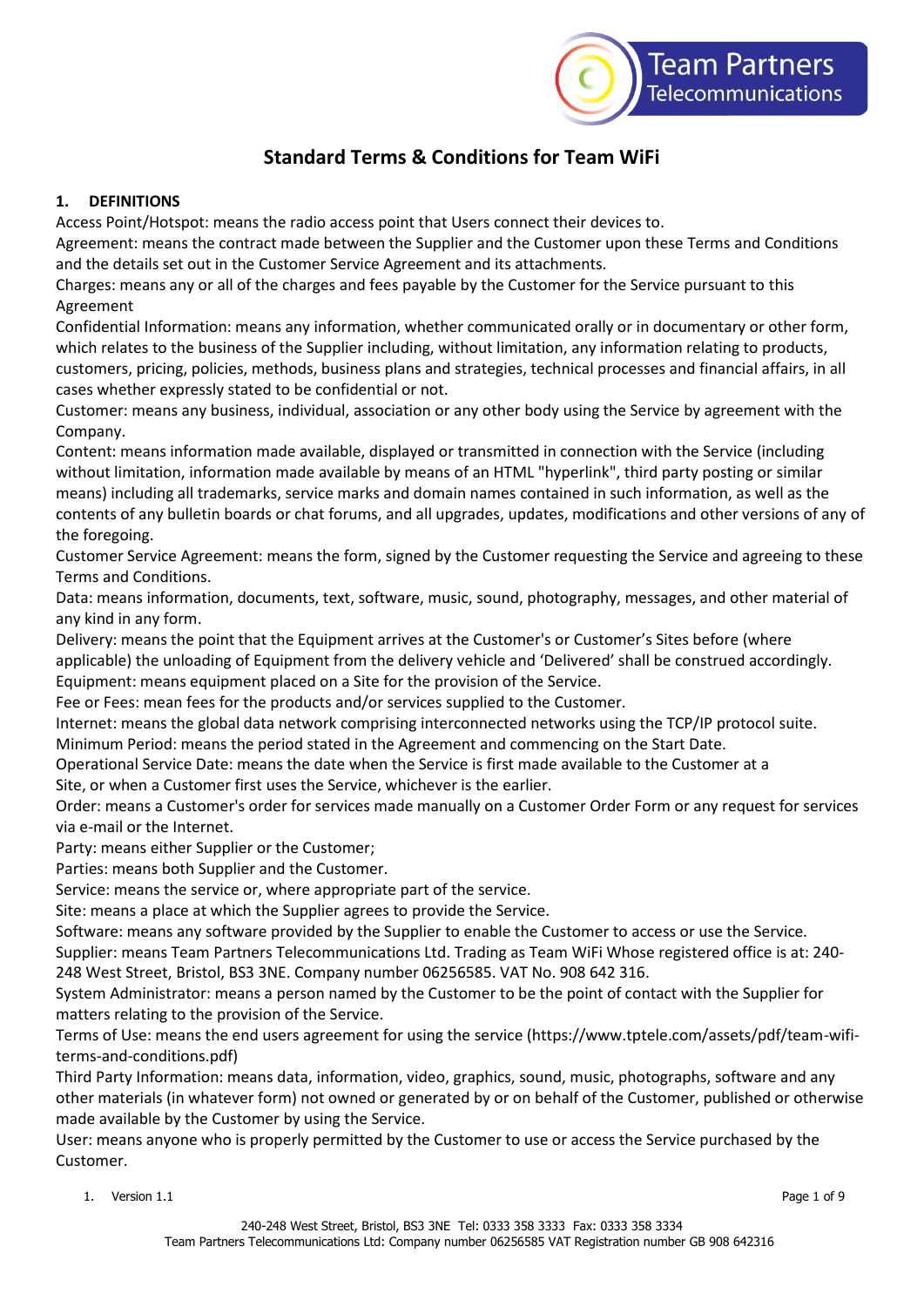

Working Day: means Monday to Friday, excluding UK Bank and Public Holidays. Working Hours: means 0900hrs to 1730hrs, Monday to Friday, excluding UK Bank and Public Holidays.

# **2. COMMENCEMENT AND DURATION OF THIS CONTRACT**

**2.1.** This Contract begins on the date that the Order Form is signed by both parties and will continue for the Minimum Period until and unless terminated in accordance with this Contract.

## **3. PROVISION OF SERVICES**

- **3.1.** The Service enables Users to register with and join the Suppliers Service via their selected social media account or login page.
- **3.2.** The Customer shall procure that each User shall treat any information which forms part of the Suppliers security procedures as confidential and that they shall not disclose it to any third party. The Customer shall be liable for any loss or damage arising out of the disclosure of any confidential information by the Customer or Users.
- **3.3.** The Service enables Users to connect to an Access Point or Hotspot on third party networks. The Supplier does not guarantee that Users can access the Internet or continue to access the Internet via any third party network.
- **3.4.** The Supplier will:
	- **3.4.1.** Provide the Customer with the Service on the terms of this Contract;
	- **3.4.2.** Use reasonable endeavours to provide the Service by the date agreed with the Customer but all dates are estimates and Supplier has no liability for any failure to meet any date and
	- **3.4.3.** Provide the Service with the reasonable skill and care of a competent telecommunications service provider; and
	- **3.4.4.** Supplier will repair faults as quickly as possible. While we aim to respond to and resolve all faults within 24 hours, we cannot guarantee a resolution time.
- **3.5.** Occasionally the Supplier may:
	- **3.5.1.** For operational reasons change the technical specification of the Service and/or the access codes, usernames, passwords or other security information to access the service;
	- **3.5.2.** Give the Customer and/or Users instructions, which it believes are necessary for reasons of health, safety, security or the quality of any telecommunications service provided by the Supplier. The Customer shall procure that they and the Users comply with any such instructions; or
	- **3.5.3.** Temporarily suspend the Service because of an emergency or to undertake maintenance or implement improvements or for the purpose of ensuring network or information security. The Supplier will use reasonable endeavours to keep the periods of temporary suspension to a minimum and will restore Service as soon as possible.
	- **3.5.4.** Before doing any of these things, the Supplier will give the customer as much notice as possible in accordance with Clause 20 of this contract.
- **3.6.** With the exception of the Supplied Equipment and the Software, the Customer and User is responsible for providing suitable computer hardware, software and telecommunications equipment and services necessary to access and use the Service.

#### **4. EQUIPMENT**

- **4.1.** Delivery
	- **4.1.1.** The Supplier shall supply the Equipment, and shall take reasonable steps to deliver the Equipment within an estimated period for delivery, but such time is not guaranteed nor deemed to be of the essence of the Contract.
	- **4.1.2.** The Customer shall be responsible for providing the Supplier with any necessary instructions for delivery of the Equipment within a reasonable period prior to the estimated delivery date.
	- **4.1.3.** If the Customer fails to take delivery of the Equipment or if by reason of instructions or lack of instructions from the Customer the delivery of any Equipment in accordance with the Contract is
- 1. Version 1.1 Page 2 of 9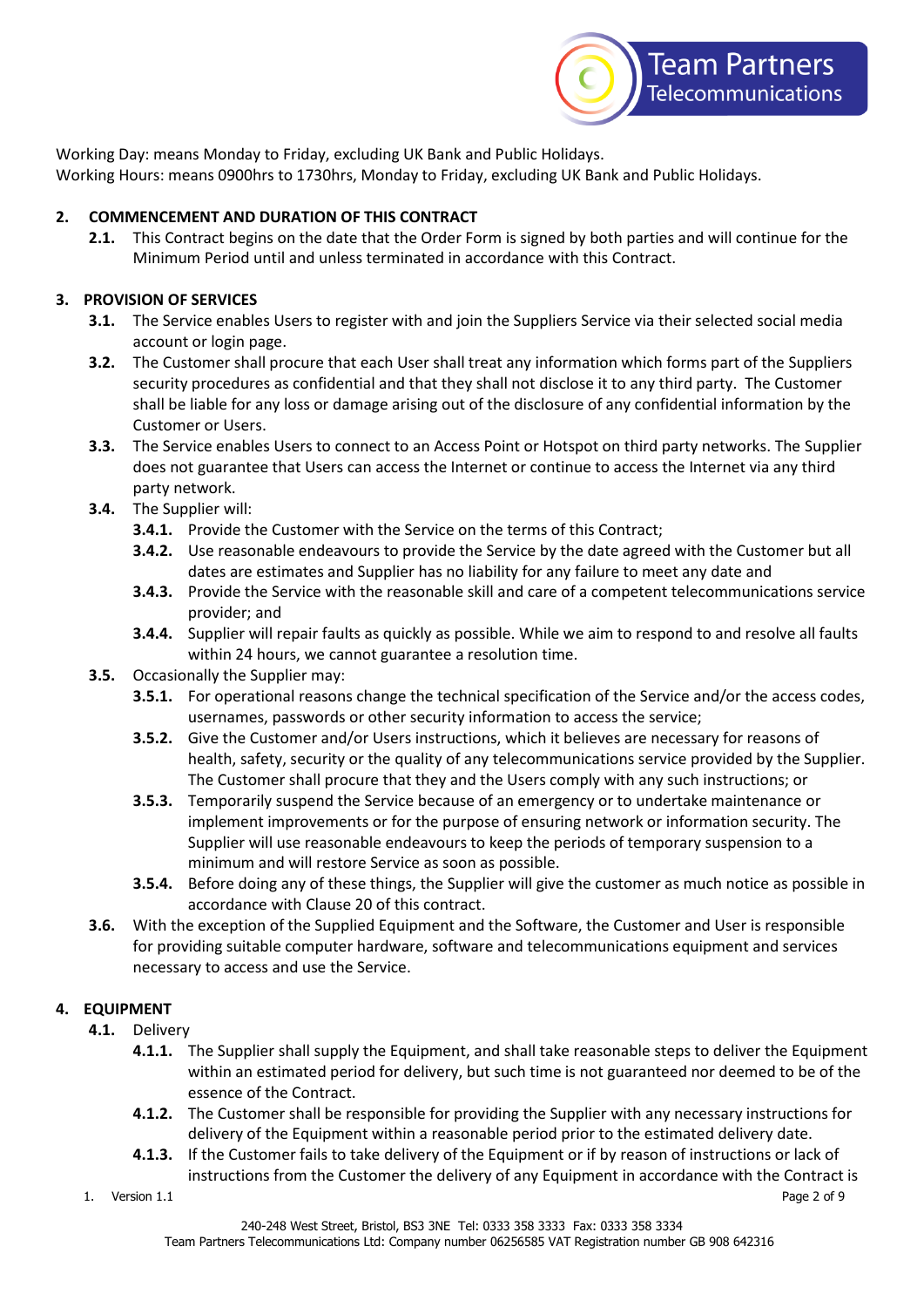

delayed for more than twenty-eight days after the Supplier has given notice in writing to the Customer that the Equipment is ready for delivery the Equipment shall be deemed to have been Delivered in accordance with the Contract and thereafter the Equipment shall be deemed to be at the risk of the Customer. The Customer shall pay to the Supplier the reasonable costs of storing, protecting and preserving such Equipment after the expiry of such period of twenty-eight days.

- **4.1.4.** If by reason of refusal or delay of delivery the Equipment shall be deemed to have been delivered, and payment shall be made by the Customer to the Supplier for the balance of the Price within seven days of such deemed delivery date.
- **4.2.** Installation
	- **4.2.1.** Where the Supplier needs to supply & install Equipment at a site to enable the Supplier to provide the Service the Customer will prior to installation:
		- **4.2.1.1.** Prepare the site in accordance with the Supplier's reasonable instructions, if any;
		- **4.2.1.2.** Make available a suitable place and conditions for the supplied equipment; and
		- **4.2.1.3.** Provide at no charge to the Supplier sufficient electricity to power the supplied equipment.

After installation is completed it is the Customer's responsibility to restore the condition of the site, including any re-decorating that may be required.

- **4.3.** Property and risk
	- **4.3.1.** The Equipment shall be at the Customer's risk from the moment of Delivery or deemed Delivery whether or not payment or part payment made therefore, and thereafter the Customer shall be responsible for insuring the Equipment.
	- **4.3.2.** Notwithstanding Delivery and the passing of risk, the property and the legal and beneficial title in the Equipment supplied under the Contract shall not pass to the Customer.
	- **4.3.3.** The Customer shall hold such Equipment as the Supplier's fiduciary agent and bailee, and keep such Equipment properly stored, protected and insured and identified as being the Supplier's property.
	- **4.3.4.** The Supplier shall be entitled at any time to require the Customer (at the Customer's cost) to deliver up the Equipment to the Supplier at its nominated location and, if the Customer fails to do so forthwith, to enter upon any premises of the Customer or any third party where the Equipment is stored and remove and repossess such Equipment.
	- **4.3.5.** The Customer shall not, without the written consent of the Supplier, be entitled to pledge or in any way charge by way of security for any indebtedness, any Equipment which remains the property of the Supplier, but if the Customer does so all monies owing by the Customer to the Supplier shall (without prejudice to any right or remedy of the Supplier) forthwith become due and payable. The Customer shall ensure that any Equipment provided by the Supplier, which remains the property of the Supplier shall remain identifiable and shall be kept free from any loss, damage, and/or deterioration and insured against all risks for its full reinstatement value.
	- **4.3.6.** The Customer is responsible for the Equipment and must not add to, modify or in any way interfere with the Equipment, nor allow anyone else (other than someone authorised by the Supplier) to do so. The Customer will be liable to the Supplier for any loss of or damage to the Equipment, except where such loss or damage is due to fair wear and tear or is caused by the Supplier, or anyone acting on the Supplier's behalf.
- **4.4.** Liability for replacement or repair
	- **4.4.1.** Subject to the following sub-Clauses of this Clause 4.4, the Supplier shall, for a period of twelve months from the date of Delivery, at its option either repair or replace any defective Equipment to make good any defect which shall be proved to the satisfaction of the Supplier to be the result of faulty design, materials or manufacture or Installation (only where the Supplier supplies Installation Services under the Contract) provided that the Supplier shall have no liability for any
- 1. Version 1.1 Page 3 of 9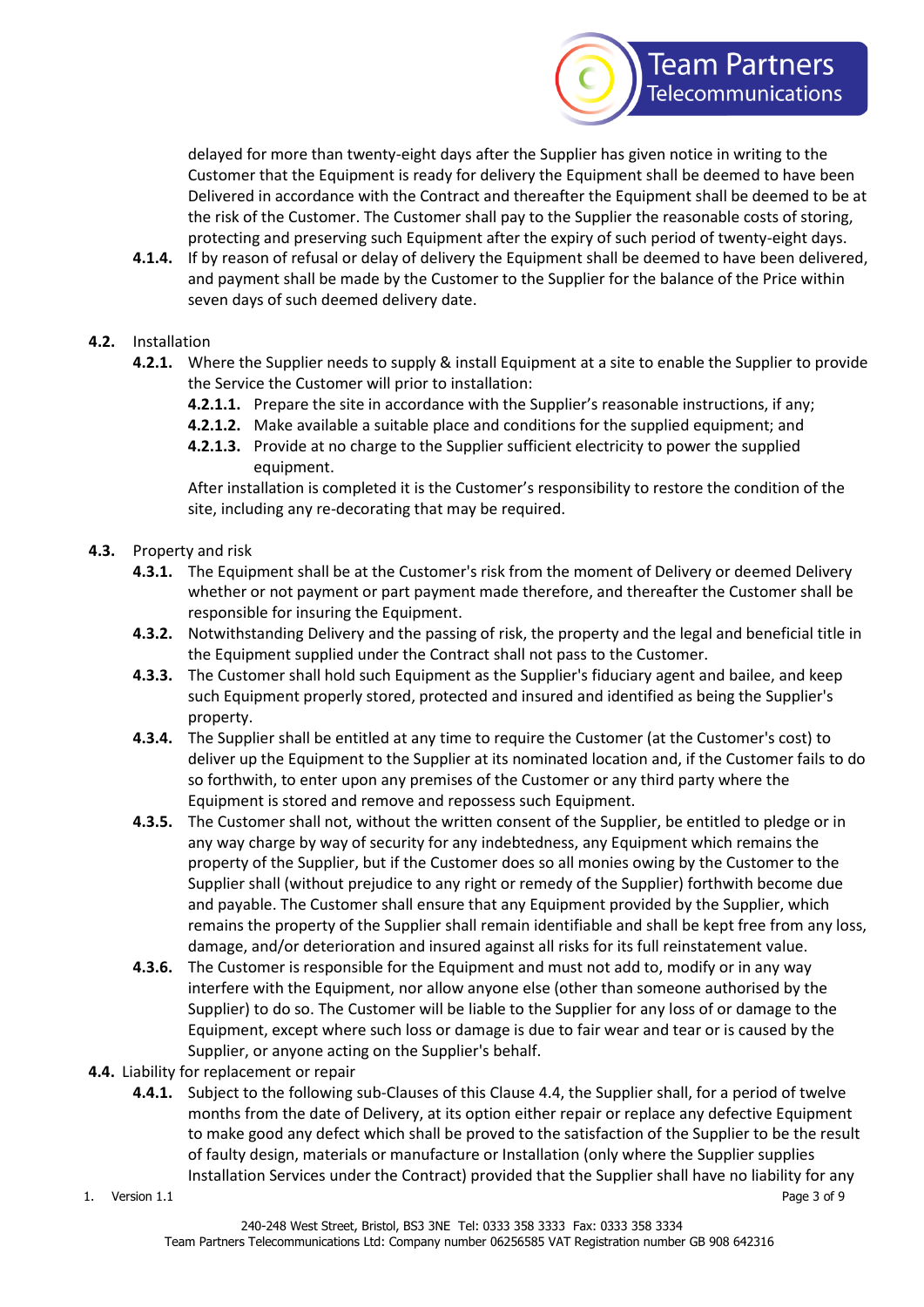

such defects unless the Customer notifies the Supplier, within three working days from Delivery, of any defect arising prior to and/or on Delivery or Installation (as the case may be) and (subject to Clause 4.4.2) within twenty four hours of any latent defect arising within such twelve month period.

- **4.4.2.** Where the Customer enters into an agreement for maintenance of the Equipment with a third party, the Supplier's liability for repair, replacement, and renewal under the Contract shall be transferred to the relevant third party maintenance provider on Delivery, subject only to the Supplier's relevant liability in respect of defects arising on or before Delivery of the Equipment provided that the Customer notifies the Supplier within three working days of Delivery in accordance with Clause 4.4.1.
- **4.4.3.** The liability of the Supplier shall apply only to defects that appear under proper use and under conditions of operation not more onerous than those declared to the Supplier by the Customer prior to entering into the Contract, and in particular shall not apply to defects which arise from the neglect, misuse, or faulty maintenance of the Customer or any of its contractors or arising from normal wear and tear.
- **4.4.4.** Any parts that need to be returned to the Supplier or replacement parts (repaired or new) delivered to the Customer will be at the Customers cost.
- **4.4.5.** The Supplier reserves the right to charge on a quantum meruit basis for the costs of repairs and/ or call-outs where the damage has resulted from misuse or unauthorised repair or alteration of the Equipment by the Customer, or from normal wear and tear.
- **4.4.6.** Neither acknowledgement of receipt nor investigation by the Supplier of any claim hereunder or consent given hereunder shall constitute or imply admission by the Supplier of any liability in respect of such claim.

# **5. CONNECTION OF EQUIPMENT ON THE SERVICE**

- **5.1.** The Customer must ensure that any equipment connected to or used with the Service, including User devices are connected and used in accordance with any applicable instructions, safety or security procedures.
- **5.2.** The Customer must ensure that any equipment, including User devices, which are attached (directly or indirectly) to the Service, are technically compatible with the Service and approved for that purpose under any relevant legislation.

# **6. ACCESS AND SITE REGULATIONS**

- **6.1.** To enable the Supplier to carry out its obligations under this Contract the Customer will provide the Supplier employees, and anyone acting on the Supplier's behalf, who produces a valid identity card, with access to any Site or any other premises outside the Supplier's control at all reasonable times. The Supplier or any one acting on behalf of the Supplier, will normally only require access during its Working Hours but may, on reasonable notice, require the Customer to provide access at other times. The Supplier may agree to work outside its Working Hours, but the Customer must pay the Supplier's additional charges for doing so.
- **6.2.** The Suppliers employees and anyone acting on the Supplier's behalf will observe the Customer's reasonable Site regulations (or regulations pertaining to the relevant premises) as previously advised in writing to the Supplier. In the event of any conflict between the Site (or relevant premises) regulations and this Contract, this Contract will prevail.
- **6.3.** The Supplier and the Customer will meet each other's reasonable requirements for the safety of people on any Site (or relevant premises).

# **7. USE OF THIS SERVICE**

- **7.1.** The Customer and Users may use the Service provided that:
- 1. Version 1.1 Page 4 of 9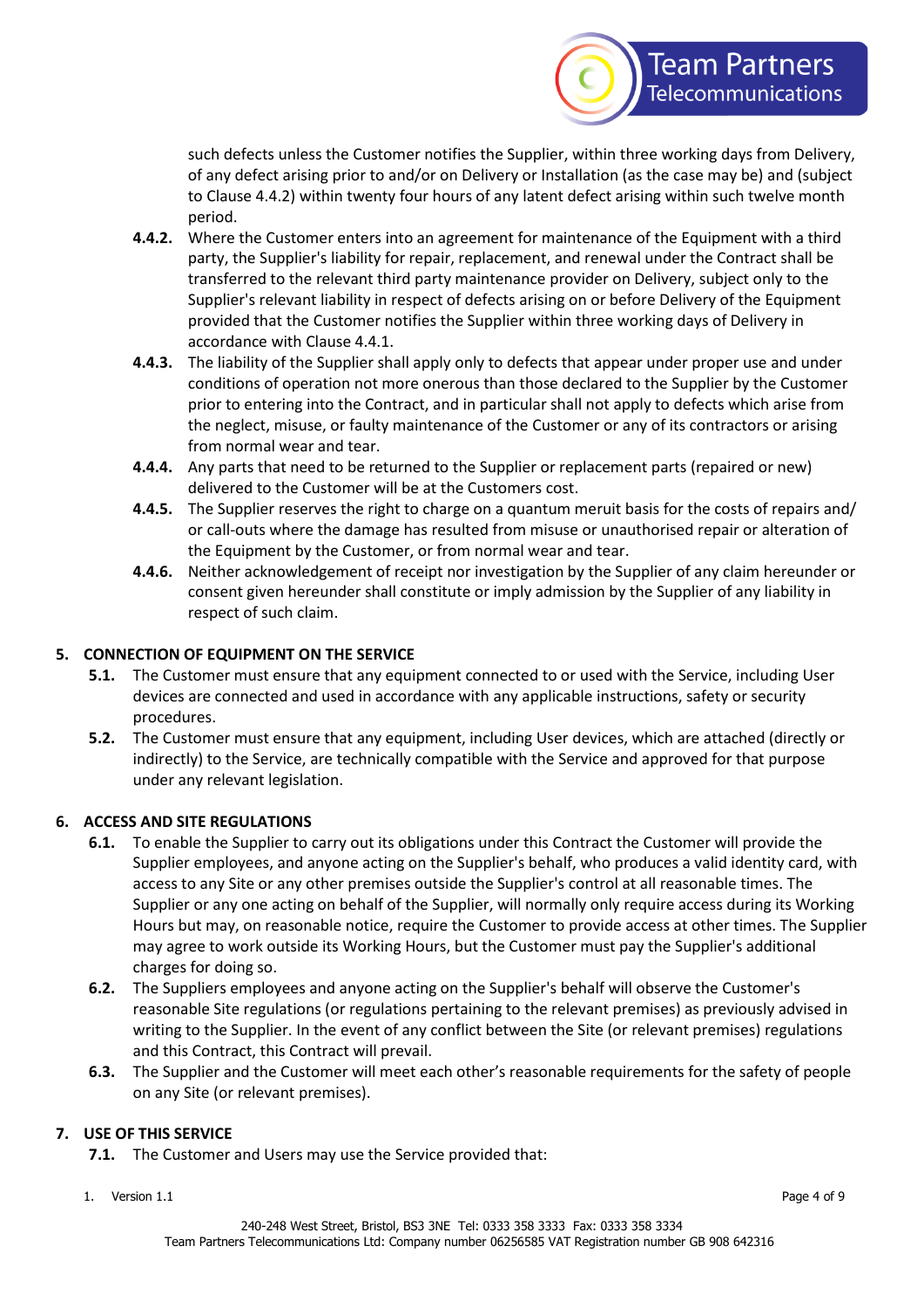

- **7.1.1.** Users access the service in accordance with the Terms of Use. It is the Customer's responsibility to ensure that Users comply with the Terms of Use.
- **7.1.2.** The Customer and Users comply with the terms of any communications legislation;
- **7.1.3.** The Customer or any User does not use the Service to send any communication which is illegal including spam or to send or provide unsolicited advertising or promotional material or, knowingly to receive responses to any spam, unsolicited advertising or promotional material sent or provided by any third party; and
- **7.1.4.** The Customer shall remain responsible for any access and use of the Service by its staff and Users, all charges incurred and compliance with all terms and conditions by its staff and Users under this Contract.
- **7.1.5.** The Customer shall not, and shall not permit any User to do anything that is likely to adversely interfere with the provision of the Service.
- **7.1.6.** The Customer is responsible for obtaining and keeping in force any licence necessary to use the Service in the country it is provided.
- **7.2.** So far as may be permitted by relevant law or regulation, it is agreed that the Supplier will have no liability and the Customer or User will make no claim in respect of any matter arising from any use of the Service which is contrary to the provisions of clause 7.1 and/or the Supplier's specific instructions, such instructions to be provided in writing under the notice provisions of clause 19.
- **7.3.** Except as may be otherwise specifically provided under this Contract, the obligations and responsibilities of the Supplier under this Contract are solely to the Customer and not to any third party, including any other User. To the extent permitted by law, and subject to the limitations of liability in clause 13, the Customer will indemnify the Supplier against any liabilities or costs arising from any and all claims by any third party in connection with the use of the Service.
- **7.4.** The Customer may not re-sell the Service or any data collected by it.
- **7.5.** The Customer warrants that it will comply with clause 7.4 and the Customer shall indemnify the Supplier for any breach of this warranty.

# **8. INTERNET**

**8.1.** The Service enables access to the Internet. The Internet is separate from the Service and use of the Internet is solely at the Customer's and Users risk and subject to all applicable laws. The Supplier has no responsibility for any information, software, services or other materials obtained by the Customer or User using the Internet.

# **9. INTELLECTUAL PROPERTY**

- **9.1.** Ownership of and all intellectual property rights in any Supplied Equipment, software, operating manuals and associated documentation, made available as part of the Service or otherwise generated by or for the Supplier in connection with this Contract, shall remain the property of the Supplier or its licensors. The Supplier will grant the Customer a personal, non-transferable and non-exclusive license to use and to permit its Users to use, in object code form, the Software and associated written and electronic documentation and data furnished by the Supplier pursuant to this Contract, solely as necessary for receipt of the Service and solely in accordance with this Contract and the applicable written and electronic documentation. The term of any license granted by the Supplier pursuant to this clause 9.1 is co-terminus with the Minimum Period for the Service with which the Software is associated.
- **9.2.** The Customer and User must not, without Supplier's prior written consent, copy or download the Software and must promptly return all tangible material relating to the Software to the Supplier following termination of the Service or this Contract whichever takes place earliest, unless required under applicable law and/or regulation and unless the tangible material relating to the Software is required for the provision of the Service which is still being provided to the Customer at the time of termination of the Contract. The Customer and User must not take any steps to modify the Software, or reverse assemble,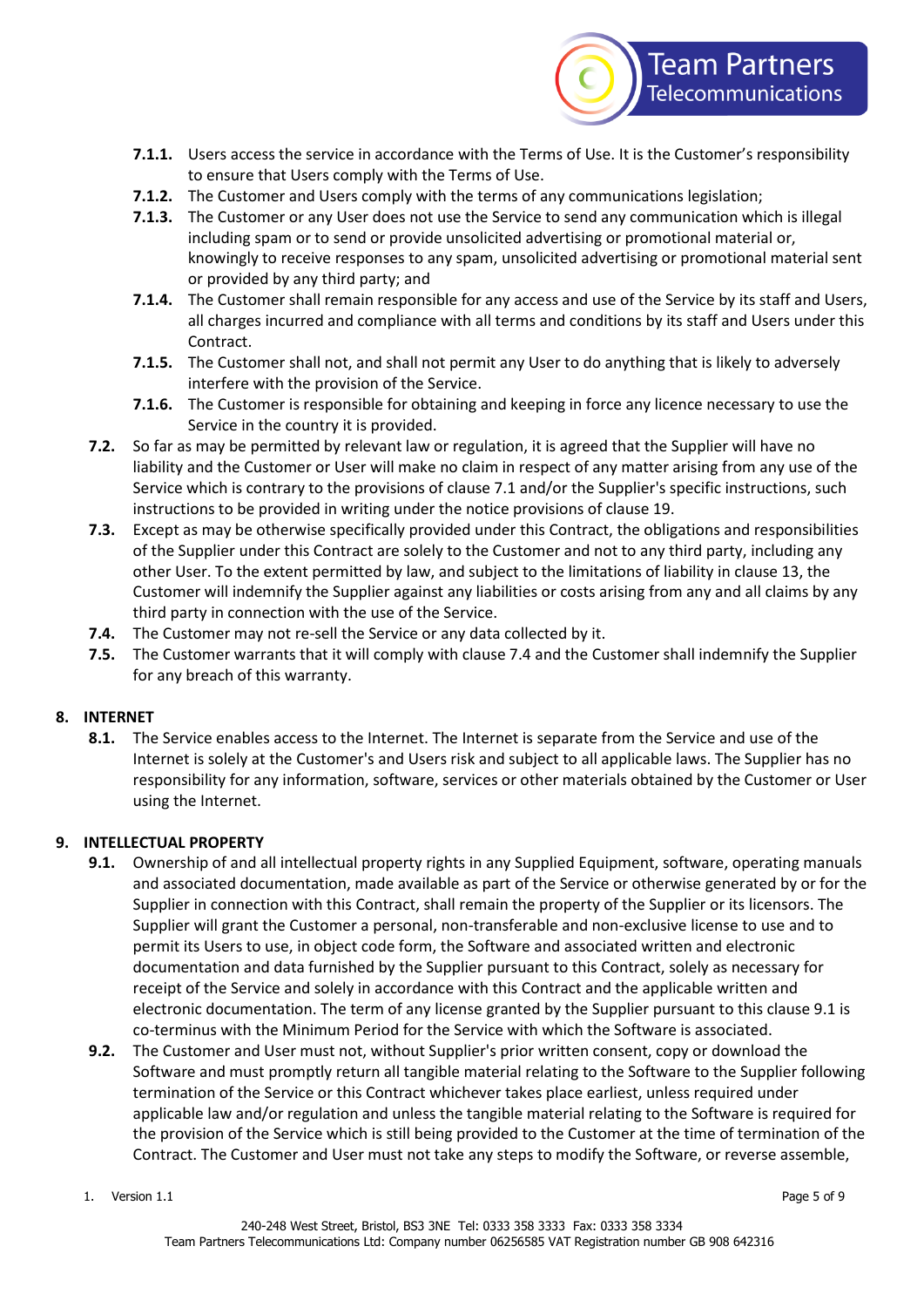

reverse compile (except as permitted by applicable law) or otherwise derive a source code version of the Software. The Software is and will remain the sole and exclusive property of the Supplier or its supplier.

## **10. INTELLECTUAL PROPERTY INDEMNITIES**

- **10.1.** If the Service becomes, or the Supplier believes it is likely to become, the subject of an allegation or claim for infringement of any intellectual property rights, the Supplier, at its option and expense, may secure for the Customer a right of continued use or modify or replace the Service, so that it is no longer infringing. If neither of those remedies is available to the Supplier on reasonable terms, Supplier may so notify the Customer and terminate such infringing Service without penalty to either Party.
- **10.2.** The Customer shall indemnify the Supplier for any breach in clause 9 by the Customer or Users.
- **10.3.** The limitations and exclusions of liability contained in clause 13, do not apply to this clause 10.

## **11. CONFIDENTIALITY**

- **11.1.** The parties will keep in confidence any information (whether written or oral) of a confidential nature (including software and manuals) obtained under this Contract and will not disclose that information to any person (other than their employees or professional advisers, or in the case of the Supplier the employees of the Supplier who need to know the information) without the written consent of the other party.
- **11.2.** This clause 11 will not apply to:
	- **11.2.1.** Any information, which has been, published other than through a breach of this Contract;
	- **11.2.2.** Information lawfully in the possession of the recipient before the disclosure under this Contract took place;
	- **11.2.3.** Information obtained from a third party who is free to disclose it; and
	- **11.2.4.** Information, which a party is requested to disclose and if it did not could be required by law to do so. The disclosing party shall notify the other in writing of such disclosure.
- **11.3.** This clause 11 will remain in effect for 5 years after the termination of this contract.

#### **12. CHARGES AND PAYMENT**

- **12.1.** Charges may be payable upon invoice or prior to the initial connection by direct debit.
- **12.2.** If charges are ascertainable in advance they may be invoiced in advance. In respect of unascertainable future charges the supplier may require a reasonable security deposit. Invoices can be monthly, quarterly or annually.
- **12.3.** The supplier requires the customer to pay by direct debit. In the event that the customer is unwilling or unable to pay by the chosen automated means or such automated means are not set up or fail for any reason an additional £39 administration charge shall be levied for each invoice.
- **12.4.** Invoices are payable within 14 days of their date. If a direct debit instruction is cancelled by the customer and collection is not made all services will be disconnected without notice. A reconnection fee will apply upon receipt of all outstanding invoices.
- **12.5.** Overdue payments shall be subject to a fixed sum penalty or interest at an annual rate equal to the statutory interest rate chargeable under the Late Payment of Commercial Debts (Interest) Act 1998 both before and after judgement.
- **12.6.** Charges are exclusive of Value Added Tax.
- **12.7.** The supplier shall in respect of each service be entitled to review and vary from time to time the Charges and introduce new charges.
- **12.8.** Charges may also be imposed in the following circumstances brought about by a customer request:- **12.8.1.** Change of service.

#### **13. LIMITATION OF LIABILITY**

1. Version 1.1 Page 6 of 9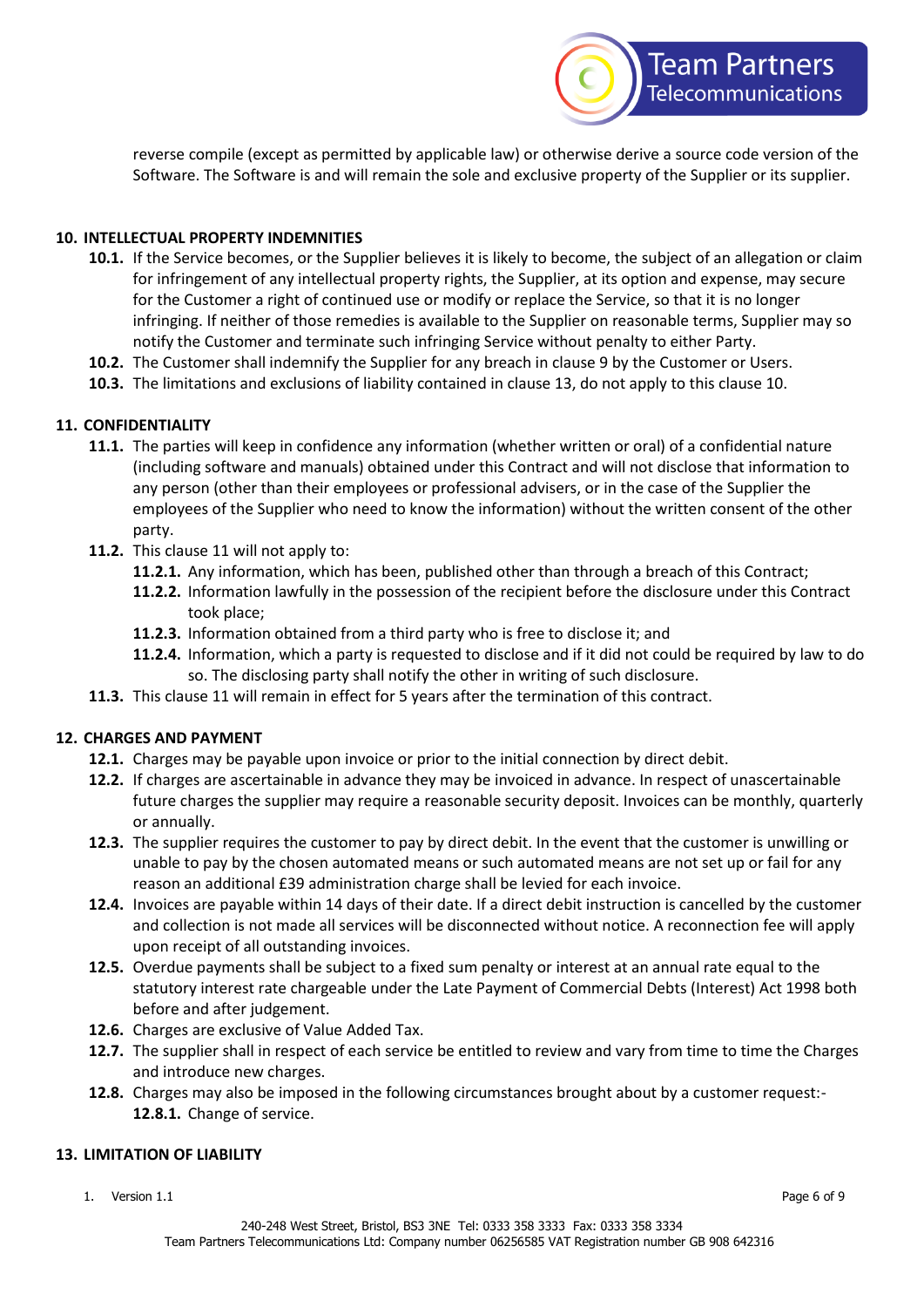

- **13.1.** Neither Party excludes or restricts in any way its liability for death or personal injury resulting from its own negligence or the negligence of its employees or agents acting in the course of their employment or agency or for fraudulent misrepresentation.
- **13.2.** Subject to clause 13.1, neither Party shall be liable to the other or to any third party, (whether in contract, tort, under statute or otherwise (including in each case negligence) for any of the following types of loss or damage arising under or in relation to this Contract or any part of it:
	- **13.2.1.** Any loss of business, profits, business contracts, anticipated savings, goodwill, or revenue, and/or
	- **13.2.2.** Any loss or corruption or destruction of data; and/or
	- **13.2.3.** Loss or interruption of internet access; or
	- **13.2.4.** Any special, indirect or consequential loss or damage whatsoever, whether or not that Party was advised in advance of the possibility of such loss or damage.
	- **13.2.5.** The Supplier shall not be liable for any errors or interruption in the installation process, whether within or outside its control.
- **13.3.** The Supplier shall provide the Service on an "as is" basis and warranties, conditions and other terms implied by statute or common law are to the fullest extent permitted by law excluded from this agreement.
- **13.4.** The Supplier shall not be held responsible for any loss, damage or inconvenience the Customer or any User may suffer for emergency or scheduled maintenance.

# **14. MATTERS BEYOND THE REASONABLE CONTROL OF EITHER PARTY**

- **14.1.** Neither Party shall be liable for the performance of its obligations if the Parties can establish that performance has been prevented by Force Majeure hereinafter defined, which shall include, but not be limited to events which are unpredictable, unforeseeable, irresistible and beyond the Parties' control, such as any extremely severe weather, flood, landslide, earthquake, storm, lightning, fire, subsidence, epidemic, acts of terrorism, outbreak of military hostilities (whether or not war is declared), riot, explosions, strikes or other labour unrest, civil disturbance, sabotage, expropriation by governmental authorities or other act or any event that is outside the reasonable control of the concerned Party ("Force Majeure Event").
- **14.2.** In the event of:
	- **14.2.1.** A refusal or delay by a third person to supply a telecommunications service to the Supplier and where there is no alternative service available at reasonable cost; or
	- **14.2.2.** The Supplier being prevented by restrictions of a legal or regulatory nature from supplying the Service.
	- **14.2.3.** The Supplier will have no liability to the Customer for failure to supply the Service.
- **14.3.** If any of the events detailed in clauses 14.1 & 14.2 continue for more than 30 (thirty) days, either Party may serve notice on the other terminating the affected part of the Service, without liability to the other Party.

# **15. TERMINATION OF THIS CONTRACT BY NOTICE**

- **15.1.** The Customer may terminate this Contract on 30 days notice, in writing, to the Supplier.
- **15.2.** The Supplier may terminate this Contract at 30 days notice, in writing, to the Customer.
- **15.3.** A Customer terminating this Contract before its Minimum Period has expired must pay the Supplier: **15.3.1.** Any outstanding Connection and Termination Charges; and
	- **15.3.2.** The complete rental fees for the remainder of the contract.

#### **16. BREACHES OF THIS CONTRACT**

- **16.1.** Either party may terminate this contract immediately on notice if the other, including the User:
	- **16.1.1.** Commits a material breach of this Contract, which is capable of remedy, and fails to remedy the breach within a reasonable time of a written notice to do so; or
	- **16.1.2.** Commits a material breach of this Contract which cannot be remedied; or
- 1. Version 1.1 Page 7 of 9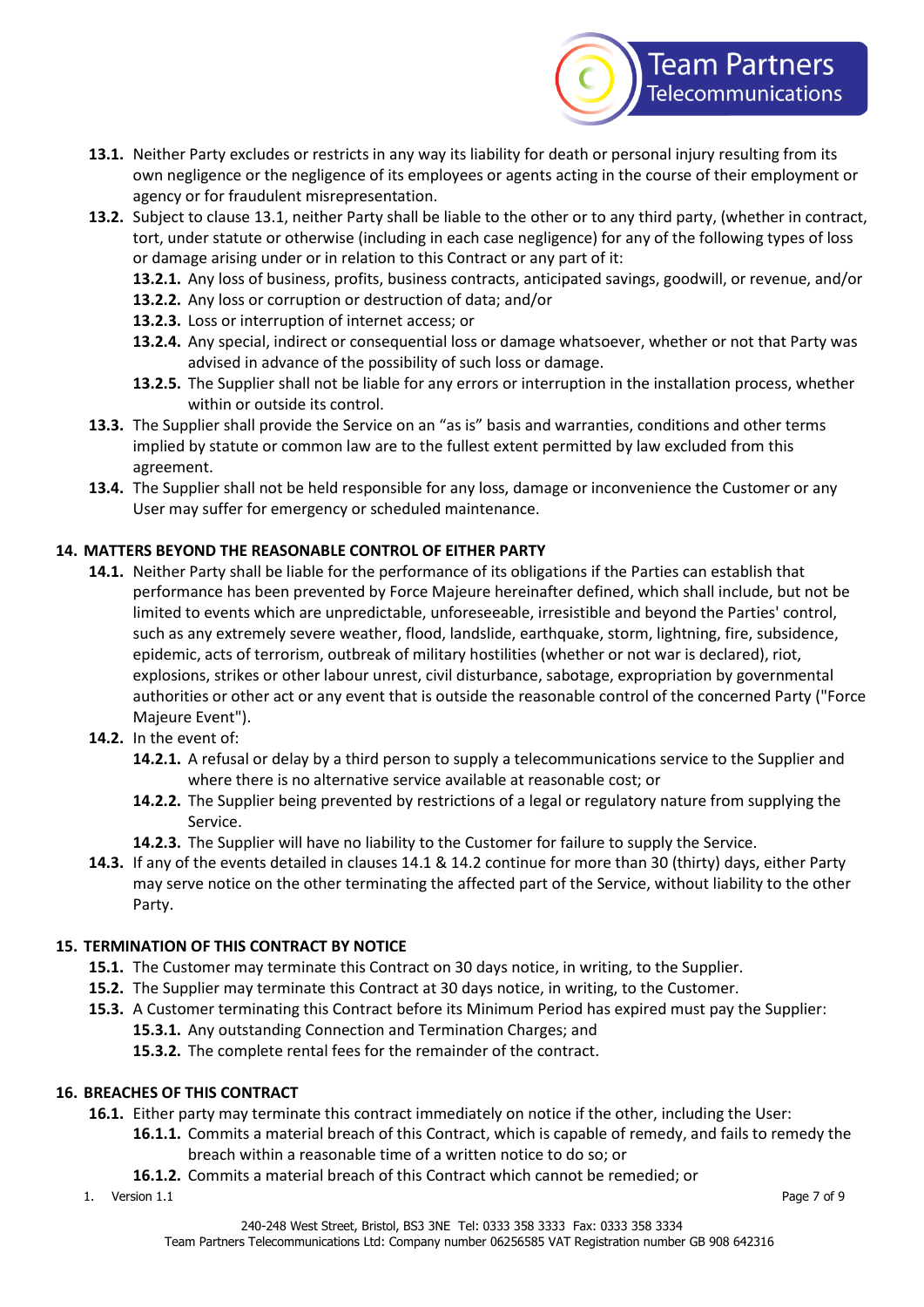

- **16.1.3.** Is repeatedly in breach of this Contract; or
- **16.1.4.** Is in breach of the Terms of Use
- **16.1.5.** Is the subject of a bankruptcy order, or becomes in solvent, or makes any arrangement or composition with or assignment for the benefit of their creditors, or if it goes into either voluntary (otherwise than for reconstruction or amalgamation) or compulsory liquidation or a receiver or administrator is appointed over its assets.
- **16.2.** If the Supplier is entitled to terminate this Contract under clause 16.1, the Supplier may, on giving prior notice where practicable suspend the Service without prejudice of such termination rights. Where the Service is suspended under this clause, the Customer must pay the charges for the Service until this Contract is terminated.
- **16.3.** If this Contract is terminated by the Supplier because of an event specified in clause 16.1, the Customer must pay the Supplier the termination charges due, if any, plus the remaining part of the Minimum Period in accordance with clause 15.3.
- **16.4.** If this Contract is terminated by the Customer because of an event specified in clause 16.1, the Customer will only be liable to pay the Supplier the termination charges due under Clause 15.3.1, if any.

#### **17. CHANGES TO THIS CONTRACT**

This Supplier has the right to revise and amend these terms and conditions from time to time on giving the Customer at least 30 days' notice in writing.

#### **18. TRANSFER OF RIGHTS AND OBLIGATIONS**

- **18.1.** Either Party reserves the right to assign all or part of the Contract at any time to any Affiliate which can sufficiently execute the obligations under the Contract, subject to providing the other Party with prior written notice of such assignment. Any other assignment requires the prior written agreement of the other Party, which shall not be unreasonably withheld.
- **18.2.** This Contract will be binding on, and ensure to the benefit of, the Parties and their successors and permitted assigns.
- **18.3.** The Supplier may subcontract the performance of any of its obligations under this Contract, but without relieving the Supplier from any of its obligations to the Customer. The Customer agrees and understands that it may need to interact directly with a subcontractor for ordering, provisioning or maintaining the subcontracted Service.

#### **19. PRIVACY AND DATA PROTECTION**

- **19.1.** The Supplier shall process information about Users; including personal data provided by the Customer or User before or during the contract in accordance with the Suppliers Privacy Policy.
- **19.2.** While the Supplier agrees to take the necessary steps to ensure the security of the Service, it is not responsible for the accidental loss or destruction of any personal data a User sends or receives via the Service and the Supplier excludes all liability of any kind in relation to the content or security of such data. For the avoidance of doubt, this does not limit or exclude any liability the Supplier has for a breach of the Suppliers data protection obligations in relation to the information, which the Supplier obtains from the Customer before or during the term of the contract.
- **19.3.** The Customer agrees and acknowledges and warrants that all Users agree and acknowledge, that the Supplier may be required by law to provide assistance to law enforcement, governmental agencies and other authorities. Accordingly, the Customer agrees, and shall procure that each User agrees:
	- **19.3.1.** The Supplier may implement and maintain interception capabilities suitable to meet these requirements where the Supplier and/or partner networks are obliged by law to ensure or procure that such capabilities are implemented and maintained;
	- **19.3.2.** The Supplier may implement and maintain data retention capabilities to meet these requirements where the Supplier or its partner networks are obliged by law to ensure or procure that data is retained; and